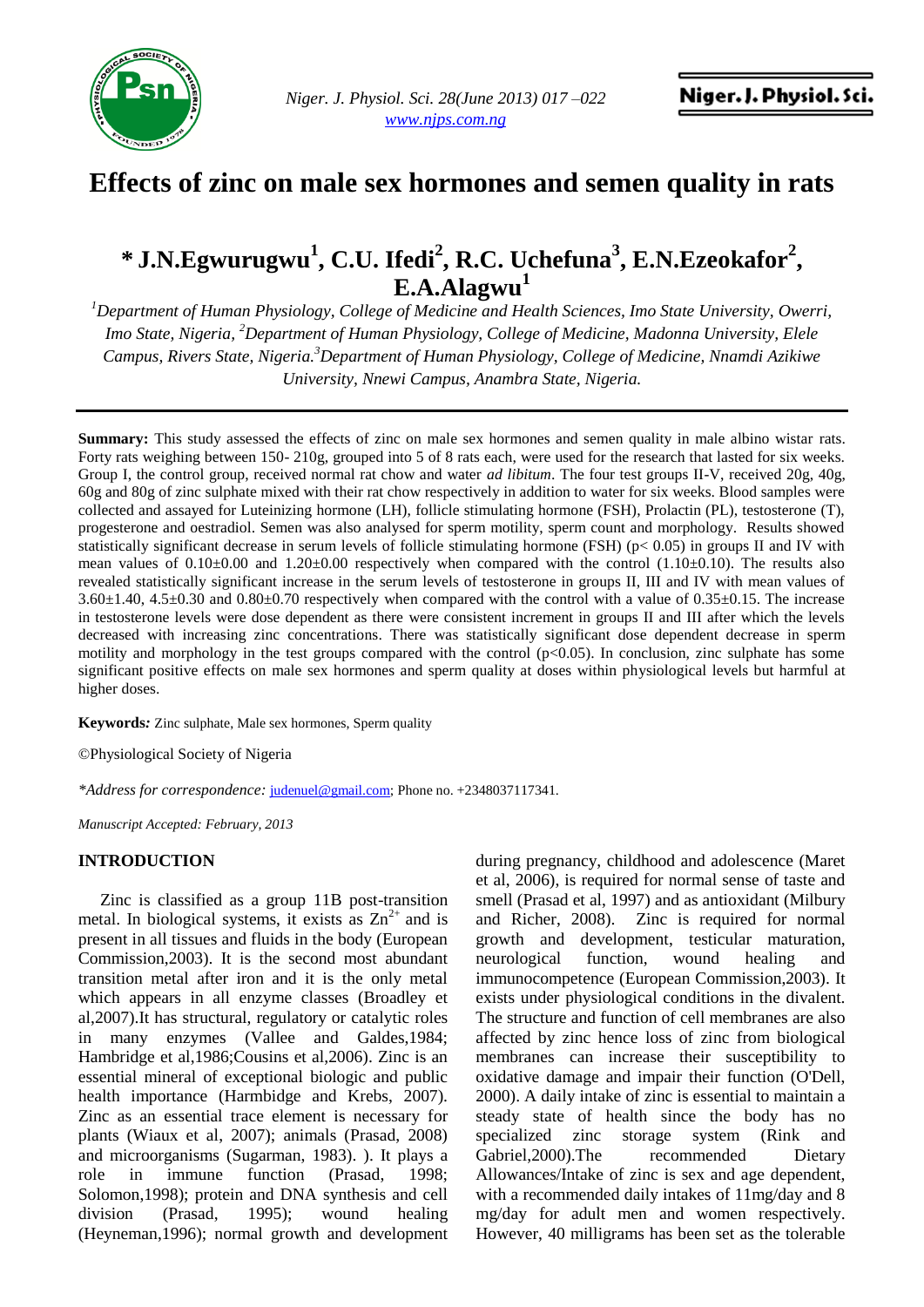upper limit (UI) for daily intake of zinc. This limit applies to all individuals age 19 and over (Institute of Medicine, 2001).

Red meats, especially beef, lamb and liver have some of the highest concentrations of zinc in food (Berdanier et al, 2007). Milk, fruit and vegetables are low in zinc (Sandstead and Smith Jr,1996). Zinc is included in most single tablet over-the-counter daily vitamin and [mineral](http://en.wikipedia.org/wiki/Dietary_mineral) supplements (DiSilvestro,2004) and in men the prostate gland stores high amount of zinc (Chesters 1978).

Infertility is a major clinical problem, affecting people medically and psychologically (Raghuveer et al, 2010). It can also affect their economy, peace and harmony. Sperm counts are falling and male fertility is in the decline (Carlson et al, 1992). In Southeastern Nigeria, a positive male factor alone was found in 133 (42.4%) couples and female factor alone in 81 (25.8%) couples of the three hundred and fourteen couples evaluated for the cause of infertility (Ikechebelu et al, 2003).

In the male reproductive system, zinc is essential for optimal performance and output. Zinc in seminal fluid helps to stabilize the cell membrane and nuclear chromatin of spermatozoa (Chvapil 1973; Kvist,1980). Its other roles in male reproduction include: may have a regulatory role in the process of capacitation and acrosome reaction (Riffo et al, 1992); can protect the testis against degenerative changes (Batra et al, 2004) and it may also be used as an index of prostatic function (Caldamone et al,1979). Men with infertility due to an abnormally low sperm count may benefit from taking supplemental zinc (Wong et al, 2002). Zinc deficiency leads to gonadal dysfunction, decreases testicular weight, and causes shrinkage of seminiferous tubules (Bedwal and Bahuguna, 1994).

Zinc (Zn) has many biologically significant interactions with hormones( Abdella et al, 2011). Bishop and co-workers(1996) observed that zinc has a role in the production, storage and secretion of individual hormones as well as in the effectiveness of receptor sites and end-organ responsiveness. Among the most notable effects of Zn deficiency on hormone production and secretion are those related to testosterone, insulin and adrenal corticosteroids, spermatogenesis and the development of the primary and secondary sex organs in the male and all phases of the reproductive process in the female can be adversely affected by Zn deficiency (Insler and Lunenfeld,1993).

Infertility is on the increase especially in the developing countries. Intake of zinc is also on the increase and many are unaware of the toxic effects at higher doses. Thus, we set out to explore the effects of zinc at varying concentrations on male sex hormones and semen quality in rats.

#### **MATERIALS AND METHODS**

Forty male albino wistar rats, weighing between 150- 210g used for this study were procured from the Animal House at Enugu State University, Enugu. The rats were acclimatized for two weeks during which they were fed normal rat chow(Topfeed Ltd. Sapele, Delta State Nigeria) and water *ad libitum*. The rats were housed under normal temperature and their beddings were changed every two days. The experiment lasted for six weeks. Zinc as zinc sulfate (ZnSO4)(JT Baker, Philipsburg, New Jersey) was added to the feed. The control group rats received 10kg of feed, the test group rats also received 10Kg of feed. The feed for the test group was divided into four of 2.5Kg and each was supplemented with 20g, 40g, 60g and 80g of zinc sulphate before it was palletized. The zinc concentrations were gotten based on daily dietary allowance of 11mg/day and 8mg/day for male and females respectively( IOM, 2001).

The rats were grouped into 5, with 8 rats in each group. Group 1 served as control and were fed normal rat chow and water *ad libitum*. Groups II-V were given water, normal rat chow mixed with 20g, 40g, 60g and 80g zinc sulphate respectively for six weeks.

Blood samples were collected at the end by cardiac puncture after anaesthetising with chloroform. 2ml of blood were collected from four rats in each group including the control group. The samples were carefully introduced into lithium containers free from anticoagulant and were labelled for example 1a, 1b, 1c and 1d. The blood samples were allowed to clot, retract and then centrifuged for 5minutes at a speed of 5000 revolutions per minute. The plasma was then collected, refrigerated at -20C and later assayed for Prolactin, oestradiol, progesterone, LH, FSH and testosterone using ELISA Hormone Test kits, the average was recorded.

The rats were sacrificed at the end of the six weeks by cervical dislocation and the testis and caudal epididymis were excised to obtain the caudal epididymal sperm. The samples were kept at below room temperature and allowed to liquefy and analyzed within one hour of exposure.

A 20-µl sample to assay sperm motility (% vigorously swimming at 5 and 30mm post collection) was transferred to a glass slide that was covered with a cover slip and assessed by visual analysis with a microscope. Progressivity was determined by the grading system as described by WHO (1999).

To examine for sperm count,(WHO,1999), 0.1 ml sample of semen was placed in 0.9 ml of normal saline for sperm cells to swim out in a petri-dish. It was well shaken and the sample was taken to a counting chamber (haemocytometer). After the sperm cells have settled on the grid, it was then viewed under the microscope and they were counted in five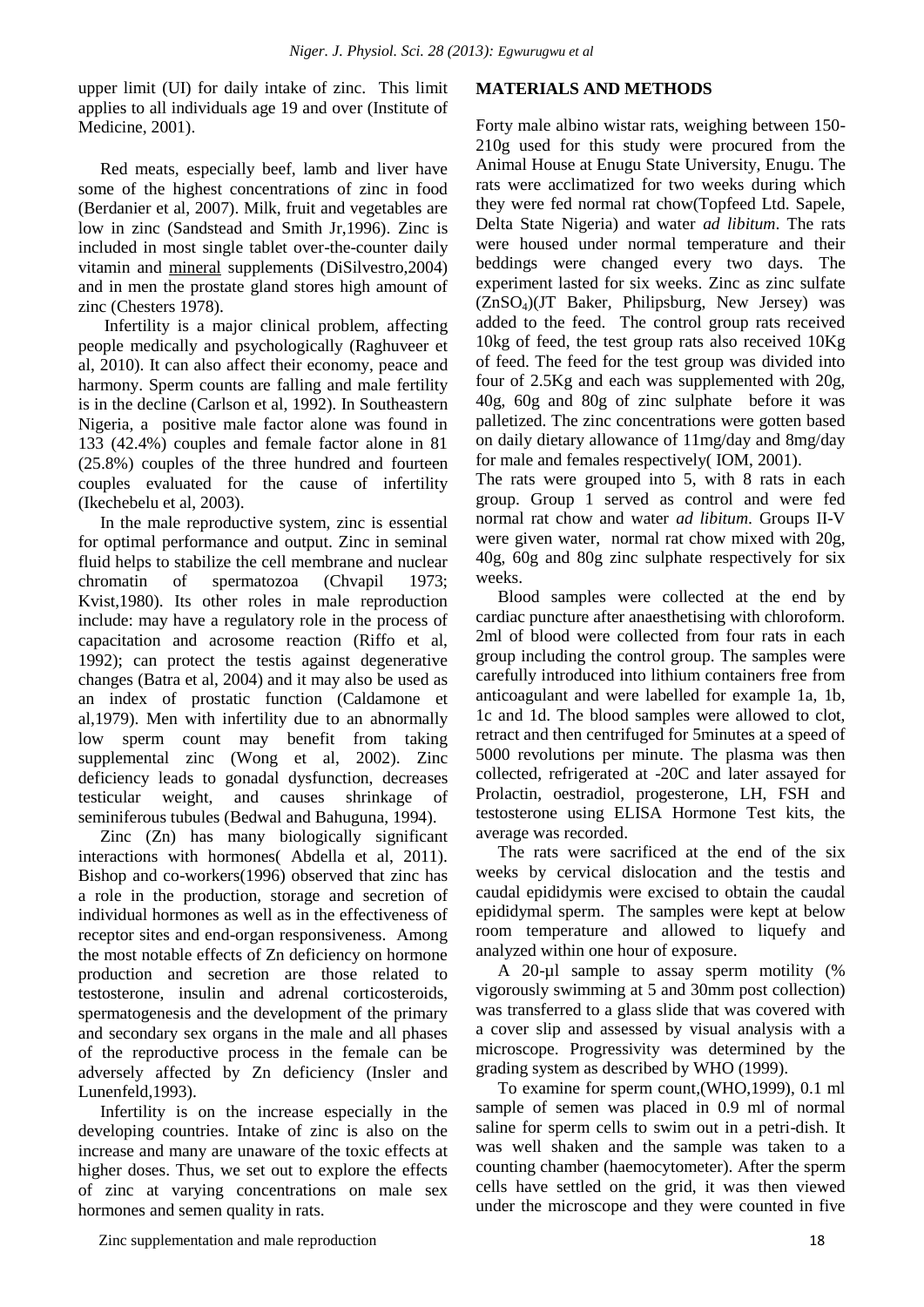square used for counting RBC. Sperm in five squares were multiplied by  $10^6$  to determine the number of sperm per ml. Eosin stain was used for sperm viability determination, while Evans and Walls stains were used for morphology determination.The morphological characteristics of the sperm cells are important for the complete assessment of the seminal fluid. The differential count of morphologically normal and abnormal cells was done.The presence of abnormal primordial and mature cells above 20% respectively was used as the criteria for measuring abnormal morphology.

#### **Statistical analysis**.

Data were analysed statistically for testosterone, LH, FSH, Oestradiol, prolactin, progesterone, sperm count, sperm motility and morphology by two-way Analysis of Variance (ANOVA ) using SPSS version 17.0 with significant level fixed at p<0.05.

#### **RESULTS**

This study shows that after six weeks of oral zinc supplementation in albino wistar rats, statistically significant decrease in serum levels of follicle stimulating hormone (FSH) was observed( $p$ < 0.05) in groups III and IV with mean values of 0.10±0.00IU/L and 1.20±0.00IU/L respectively when compared with the control $(1.10\pm0.10$ IU/L). The results also revealed statistically significant increase in the serum levels of testosterone in groups 1, 11 and IV with mean values of 3.60±1.40ng/ml, 4.5±0.30ng/ml and 0.80±0.70ng/ml respectively when compared with the control with mean values of 0.35±0.15ng/ml. The increase in testosterone levels were dose dependent as there were consistent increment in groups 1 and 11 after which the levels decreased with increasing zinc concentrations. No significant differences were observed in the other sex hormones studied (P>0.05) (Table 1).

Table 2 showed statistically significant dose dependent decrease in sperm motility and morphology  $(P \le 0.05)$  in the test groups when compared with the control. Increasing doses of zinc supplementation led to decrease in sperm motility and morphology. Sperm count also increased with increasing doses of zinc supplementation though not significant statistically (P>0.05).

### **DISCUSSION**

This study was done to assess the effects of oral zinc supplementation on male sex hormones and sperm quality in male albino wistar rats over a period of six weeks.

The results showed statistically significant increase in serum levels of testosterone in the test groups II, III and V that ingested 20g, 40g and 80g of zinc respectively when compared with the control, group I. The observed increase in testosterone levels in group V was less when compared with groups II and III that were given lower doses of zinc supplementation. This result agrees with the works of Ratnasooriya et al (2004 ) and Abdella et al (2011). The tolerable upper limit of 40mg of daily intake of zinc has been recommended (Institute of Medicine, 2001). Zinc supplementation activates secretion and action of testosterone and can lead to increased efficiency of spermatogenic machinery and increased number of germ cells in the seminiferouse tubules (Pizent et al, 2003 and Abdella et all, 2011). Thus oral zinc supplementation within tolerable level has beneficial effects. Earlier, Prasad (1996) had noted that zinc deficiency lowers plasma testosterone levels but over supplementation has no effect on testosterone level ( Koehler et al, 2009). Testosterone deprivation has negative impact on the structure of penile tissues and erectile nerves (Grahl et al, 2007).

The results also revealed statistically significant decrease in serum concentrations of Follicle stimulating hormone ( FSH) in groups supplemented with 20mg, 40mg and 60mg/kg body weight of zinc  $(P < 0.05)$ . The reduction in serum levels of FSH and

| Table 1. Effect of Zn supplementation on male sex hormones after six weeks. |  |
|-----------------------------------------------------------------------------|--|
|-----------------------------------------------------------------------------|--|

|                  | I (Control)         | II $(20g)$              | III $(40g)$             | IV $(60g)$      | V(80g)                       |
|------------------|---------------------|-------------------------|-------------------------|-----------------|------------------------------|
| $LH$ (IU/L)      | $0.70 \pm 0.35$     | $0.60 \pm 0.05$         | $0.60 \pm 0.50$         | $0.40 \pm 0.00$ | $0.40 \pm 0.15$              |
| FSH (IU/L)       | $1.10\pm0.10$       | $0.75 \pm 0.65$         | $0.10{\pm}0.00^{\circ}$ | $0.30 \pm 0.10$ | $1.20 \pm 0.00$              |
| $PLT$ ( $IU/L$ ) | $1.20 \pm 0.70$     | $0.90 \pm 0.00$         | $0.75 \pm 0.05$         | $0.70 \pm 0.00$ | $0.65 \pm 0.05$              |
| Prog $(ng/ml)$   | $0.10+0.00$         | $1.10 \pm 1.00$         | $0.10 \pm 0.00$         | $0.10 \pm 0.00$ | $0.10+0.00$                  |
| Est $(pg/ml)$    | $19.0 + 5.0$        | $23.65 \pm 1.95$        | $21.80 \pm 3.90$        | $26.60\pm3.10$  | $22.90 \pm 0.20$             |
| $Test$ (ng/ml)   | $0.35+0.35^{\circ}$ | $3.60 \pm 1.40^{\circ}$ | $4.50\pm0.30^{\circ}$   | $2.00+0.90$     | $0.80 \pm 0.70$ <sup>*</sup> |

LH=Leuteinizing hormone, FSH=Follicle stimulating hormone, PLT=Prolactin, Prog=Progesterone, Est=Estradiol, Test=Testosterone. \* P<0.05 level.

**Table 2.** Effect of Zn supplementation on sperm parameters after six weeks.

|                       | (Control)        | II $(20g)$         | III $(40g)$      | (60g)            | (80g)            |
|-----------------------|------------------|--------------------|------------------|------------------|------------------|
| Count $(x10^{\circ})$ | $23.50 \pm 0.00$ | $15.90 \pm 0.50$   | $17.05 \pm 1.15$ | $19.95 \pm 0.90$ | $24.50\pm0.50$   |
| Motility $(\%)$       | $85.00 \pm 0.00$ | $82.50 \pm 2.50^*$ | $67.50 \pm 2.50$ | $62.50+2.50*$    | $42.50 \pm 2.50$ |
| Morphology $(\%)$     | $55.00 \pm 5.00$ | $37.50 \pm 2.50^*$ | $30.00 \pm 0.00$ | $22.50 \pm 2.50$ | $20.00 \pm 0.00$ |
| $*D \cdot \Omega$     |                  |                    |                  |                  |                  |

 $*P<0.05$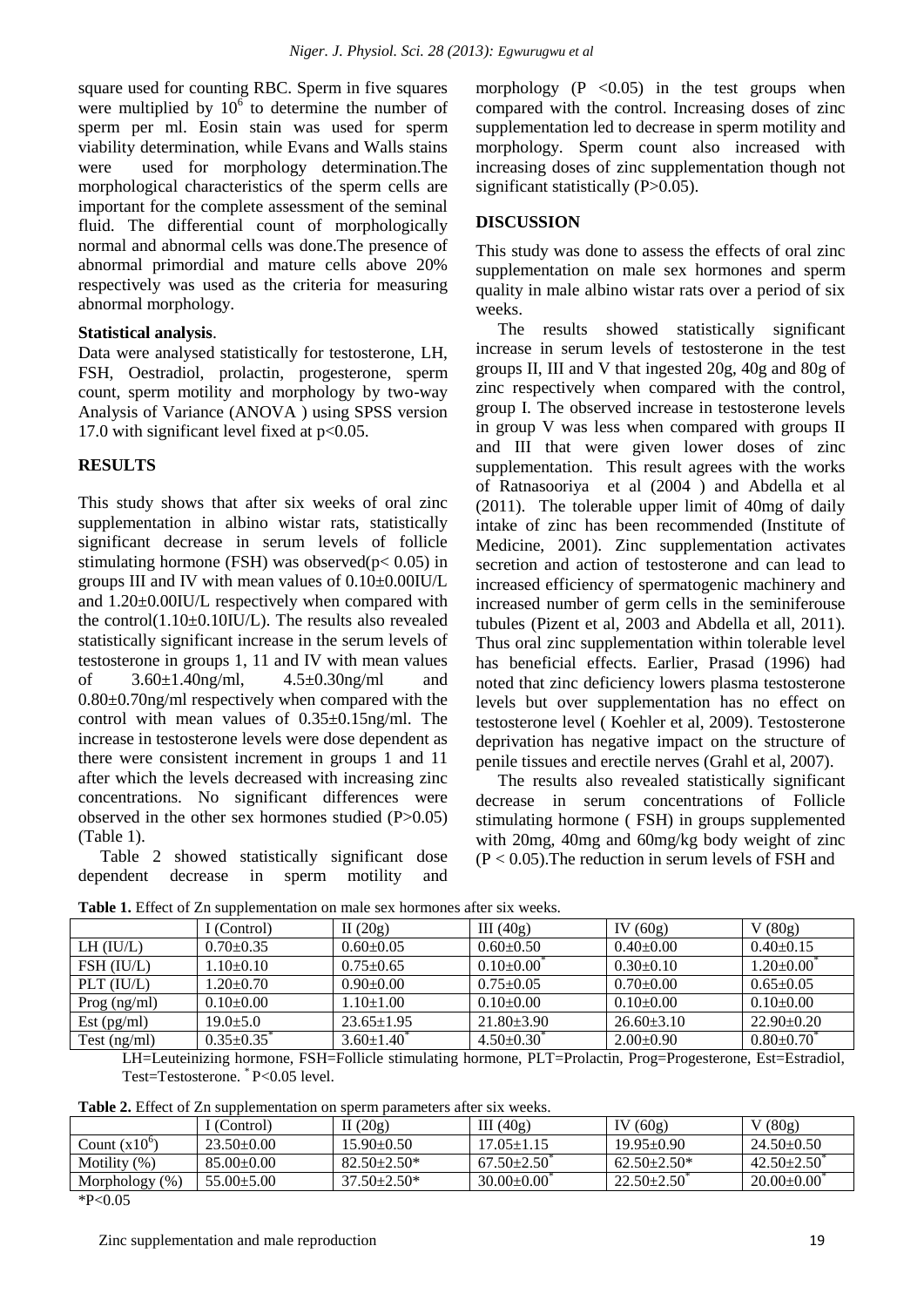non significant effect on Luteinizing hormone (LH) following the increased levels of testosterone may be due to the negativefeedback effect of testosterone on the hypothalamus which in turn causes decrease in the secretion of FSH and LH by the gonads of the anterior pituitary gland ( Guyton and Hall, 2006). Gonadotropins production is under the feedback control of sex hormones (Ganong, 2003).

It has been observed that zinc is required for normal functioning of the hypothalamic -pituitarygonadal-axis (Miller et al, 1960; Lei et al, 1976). Hypogonadism and lack of secondary sexual characteristics have been noted in severely undernourished young men and these abnormalities tend to respond to dietary supplementation of zinc (Prasad, 1991). Zinc deficiency leads to gonadal dysfunction, decreases testicular weight, and causes shrinkage of seminiferous tubules (Bedwal and Bahuguna,1994). Zinc is an essential element in some reproductive process (Mills, 1988; Motossian 1991).

This work also revealed that increasing doses of oral zinc supplementation led to decreased motility and increased morphology of the sperm cells (P<0.05). This result agrees with the works done by Danscher et al (1978); Carpino et al,(1998); and Günfer et al,(2003). Degenerative changes, including spermatic arrest, degeneration of seminiferous tubules, and fibrosis in interstitial tissues have been observed following high doses of zinc supplementation and this can significantly alter sperm motility (Turgut et al, 2003). Zinc in higher concentrations has negative effects on sperm motility (Chyb et al, 2000). These observed pathological changes due to high zinc concentration can impair spermatogenesis and /or lead to production of abnormal spermatozoa. Evidence abound that infertile males have a higher percentage of abnormal spermatozoa (Menkveld et al,1990; Liu and Baker, 1992).

Zinc can also affect sperm quality through its effect on calcium ions. Ebrahimi et al (1996 ) reported that zinc ion can eliminate calcium ions from the specific binding sites in sperm and Busselberg (1995 ) showed that calcium channels are the targets of zinc ions. Because the motility of spermatozoa can be blocked by calcium deficiency ( Maisse et al, 1995), it is therefore possible that one of the effects of zinc on sperm is the displacement of calcium necessary for the activation of spermatozoa( Chyb et al, 2000). This can lead to reduced sperm motility.

In conclusion, zinc supplementation within tolerable limits can improve fertility but detrimental at higher doses. Evaluation of dietary supplements containing trace elements such as zinc should form part of the management strategies in cases of infertility.

### **REFERENCES**

- Abdella,A.M., B.H. Elabed, A.O. Bakhiet, W.S.A. Gadir and S.E.I. Adam.(2011): *In vivo* Study on Lead, Cadmium and Zinc Supplementations on Spermatogenesis in Albino Rats. Journal of Pharmacology and Toxicology, 6: 141-148.
- Batra, N., B. Nehru and M.P. Bansal ( 2004): Reproductive potential of male Portan rats exposed to various levels of lead with regard to zinc status. Br. J. Nutr., 91: 387-391.
- Bedwal, R.S. and Bahugana, A. (1994): Zinc, Copper and Selenium in reproduction. Experientaia, 50:626-640.
- Berdanier, C. D., Dwyer, J. T., Feldman, E. B. (2007)[.Handbook of Nutrition and Food.](http://books.google.com/books?id=PJpieIePsmUC) Boca Raton, Florida: CRC Press.
- Bishop, M.L., J.L. Duben-Engelkirk and E.P. Fody (1996): Clinical Chemistry, Principle, Procedure, Correlation. 3rd Edn., Lippincott Williams and Wilkins, Philadelphia, New York. USA, pp: 279- 288.
- Broadley, M. R.; White, P. J.; Hammond, J. P.; Zelko I.; Lux A. (2007). "Zinc in plants". New Phytologist**173** (4): 677–702.
- Busselberg D.(1995): Calcium channels as target sites of heavy metals. Toxicol. Lett.82/83:255- 261.
- Bowerman, S.J., and I. Harrill.(1983): Nutrient consumption of individuals taking or not taking nutrient supplements. J. Am. Diet. Assoc. 83:298-305.
- Caldamone, A.A., Freytag,M.K.and Cocket, A.T.K. (1979): Seminal Zinc and male infertility. Urology 13: 280-281
- Carlson E, Giwercman A, Keiding N, (1992) . Evidence for decreasing quality of semen during the past 50 years. BMJ ; 305: 609-13.
- Carlsen, E., Giwercman, A., Keiding, N. and Skakkebaek N.E.(1992): Evidence for decreasing quality of semen during the past 50 years. *British Medical Journal*; 305: 609-13.
- Carpino, A., Siciliano L, Petroni MF, et al (1998). Low seminal zinc bound to high molecular weight proteins in asthenozoospermic patients: evidence of increased sperm zinc content in oligoasthenozoospermic patients. *Hum Reprod*;13:111–4.
- Chesters, J.K. and Will, M. (1978): The assessment of zinc status of an animal from the uptake of 65Zn by the cells of whole blood *in vitro*. Br J Nutr, **38**: 297–306.
- Chvapil, M.(1973): New aspects in the biological role of zinc: a stabilizer of macromolecules and biological membranes. Life Sci 13: 1041-1049.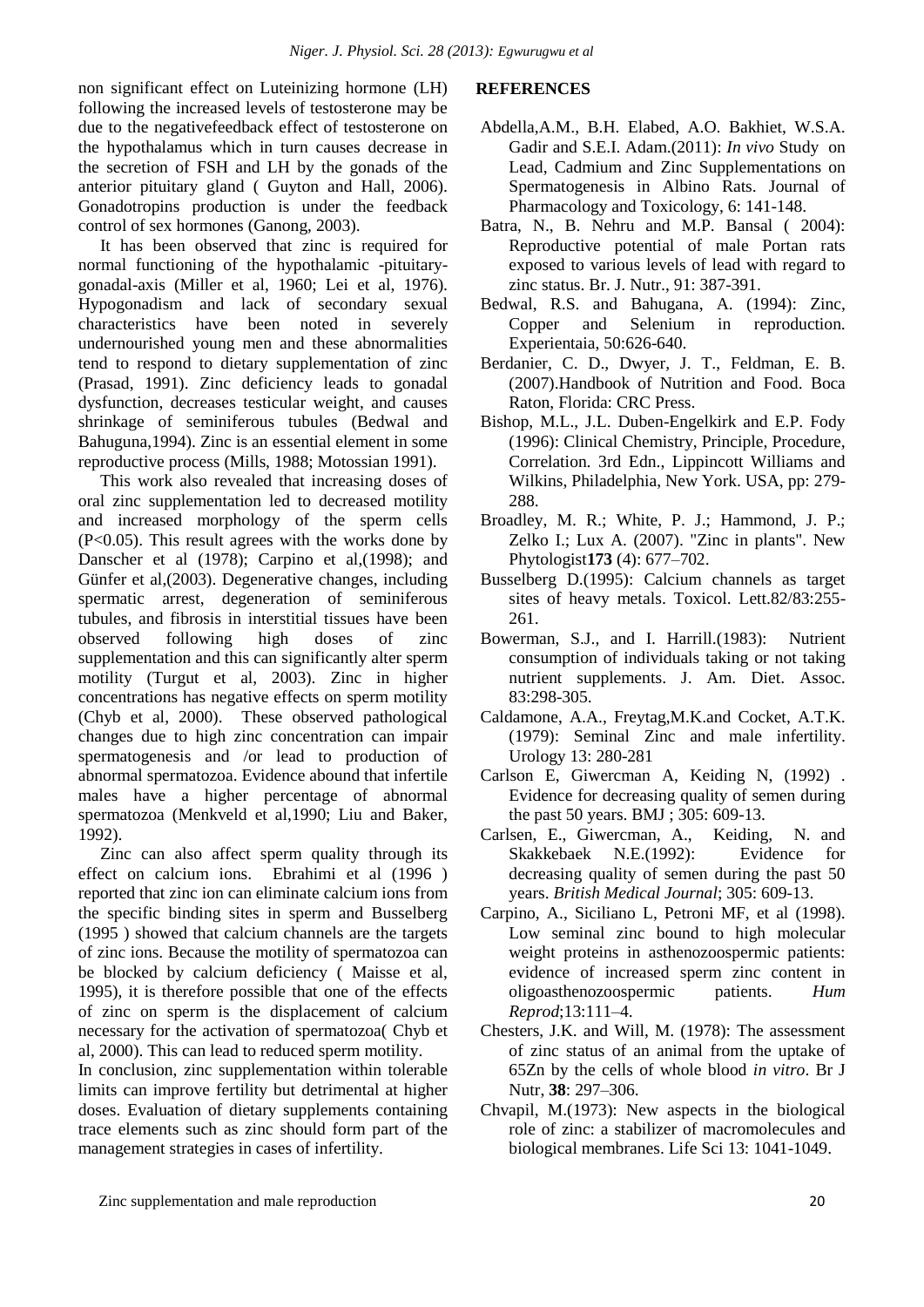- Chyb, J., Kime, D.E., Mikolajczyk, T., Szczerbik,P. and Epler, P.(2000): The influence of Zinc on sperm motility of common carp-a computer assisted studies. Archives of Polish Fisheries Vol.8(1): 5-14.
- Cousins, R.J. (1985): Absorption, transport and hepatic metabolism of copper and zinc: special reference to metallothionein and ceruloplasmin. Physiol Rev 65: 238-309.
- Danscher, G., Hammen, R., Fjerdingstad, E. and Rebbe, H. (1978): Zinc content of human ejaculate and motility of sperm cells. *Int J Androl*;1:576–81.
- de Lamirande E. and Gagnon E.( 1992 ): Reactive oxygen species and human spermatozoa 11. Depletion of adenosine inhibition of sperm motility. J Androl; 13: 379-86.
- DiSilvestro, Robert A. (2004). *Handbook of Minerals as Nutritional Supplements*. CRC Press. pp. 135, 155.
- Ebrahimi, M., Nystein, K., Roelants. I., Ollevier, F., Kime, D.E.(1996): Use of computer assisted sperm analysis(CASA) .for monitoring sperm quality; application for determining effects of heavy metal pollutants: 47-49-In: Larvi 95- Fish and Shellfish Larviculture Symposium, European Aquaculture Soc., Special Publication No 24 (Ed.) P.Lavens, E.Jaspers and I.Roelants, Gents, Belg
- European Commission (2003): Opinion of the Scientific Committee on Food on the Tolerable Upper Intake of Zinc. Health and Consumer Protection Directorate General. Directorate C-Scientific Opinions. Scientific Committee on Food SCF/CS/NUT/UPPLEV/62 Final.
- Ganong,W.F. (2003) Review of Medical Physiology. 21<sup>st</sup> Edition Lange Medical Books/Mcgraw-Hill Medical publishing New York.
- Grahl, F.S., Aversa,.A.,Yassin, A.A., Kadioglu, A., Moncada, I.and Eardley I. (2007): Effects of testosterone on erectile dysfunction: Implications for the therapy of erectile dysfunction. Br J Urol Int; 99: 988-92.
- Güfer, T., Gülcin, A., Sabahat, T. and Gülnur, T.(2003): [Biological Trace Element Research,](http://www.ingentaconnect.com/content/hum/bter;jsessionid=dbwwap7gngn2.victoria) Volume 96, Numbers 1-3, December , pp. 271- 280(10)
- Hambridge, K.M., Casey, C.E., Krebs, N.F. (1986) .Zinc. In: Trace Elements in Human and AnimalNutrition, 5th ed. Vol 2 (Mertz, W. Editor), pp 1-137. Academic Press.
- Hambidge, K. M. and Krebs, N. F. (2007). ["Zinc](http://jn.nutrition.org/cgi/pmidlookup?view=long&pmid=17374687)  [deficiency: a special challenge"](http://jn.nutrition.org/cgi/pmidlookup?view=long&pmid=17374687). J. Nutr.**137**: 1101.
- Heyneman, C.A. (1996). Zinc deficiency and taste disorders. Ann Pharmacother;30:186-7.

Zinc supplementation and male reproduction 21

- [Ikechebelu, J. I.,](http://www.cababstractsplus.org/abstracts/SearchResults.aspx?cx=011480691189790707546:cops6fzdyna&cof=FORID:9&ie=UTF-8&q=Ikechebelu,%20J.%20I.&sa=Search) [Adinma, J. I. B.,](http://www.cababstractsplus.org/abstracts/SearchResults.aspx?cx=011480691189790707546:cops6fzdyna&cof=FORID:9&ie=UTF-8&q=Adinma,%20J.%20I.%20B.&sa=Search) [Orie, E. F.,](http://www.cababstractsplus.org/abstracts/SearchResults.aspx?cx=011480691189790707546:cops6fzdyna&cof=FORID:9&ie=UTF-8&q=Orie,%20E.%20F.&sa=Search) [Ikegwuonu, S. O.](http://www.cababstractsplus.org/abstracts/SearchResults.aspx?cx=011480691189790707546:cops6fzdyna&cof=FORID:9&ie=UTF-8&q=Ikegwuonu,%20S.%20O.&sa=Search) (2003): High prevalence of male infertility in southeastern Nigeria. Journal of Obstetrics and Gynaecology, (6):657-659).
- Insler, V. and B. Lunenfeld, 1993. Infertility: Male and Female. 2nd Edn., Charchill Livingstone, UK., London, pp: 739.
- Institute of Medicine, Food and Nutrition Board (2001). Dietary Reference Intakes: VitaminA, Vitamin K, Arsenic, Boron, Chromium, Copper, Iodine, Iron, Manganese, Molybdenum,Nickel, Silicon, Vanadium and Zinc. National Academy Press.WashingtonDC.IUNA (Irish Universities Nutrition Alliance) (2001). The North/South Ireland FoodConsumption Survey – special issue. Pub Health Nutr 4
- Kvist U.( 2008): Importance of spermatozoal zinc as temporary inhibitor of sperm nuclear chromatin decondensation ability in man. Acta Physiologica Scandinava Vol.109 (1): 79-84.
- Lei, K.Y., Abbasi, A. and Prasad, A.S. (1976): American Journal of Physiology, Vol 230, Issue 6, 1730-1732.
- Liu, D.Y., Baker, H.W.G. (1992): Test of Human Sperm function and fertilization In Vitro. Ferti. Steril 58, 465-483
- Maisse G, Billard R., Andre F., Cosson M. and Le Gac F.( 1995): Amelioration de la motilite des spermatozoides testiculaires de truite commune ( Salmotrutta) au debut de la periode de reproduction, Aquat Living Resour 8: 191-194.
- Matossian, M.K. ( 1991 ): Fertility decline in Europe, 1875-1913 was zinc deficiency the cause?. Persp.Biol.Med.34: 604-616.
- Maret, W. and Sandstead, H.H.(2006): Zinc requirements and the risks and benefits of zinc supplementation. J Trace Elem Med Biol;20:3- 18.
- Menkveld, R. Stander, F.S.H., Kotze, T.J, et al (1990): The evaluation of morphological characteristics of human spermatozoa according to stricter criteria. Human Reprod 5, 586-592.
- Milbury, Paul, E. And Richer, A.C. (2008). *Understanding the Antioxidant Controversy: Scrutinizing the "fountain of Youth"*. Greenwood Publishing Group. p. 99.
- Mills C.S. (1988): Zinc in human biology. Springer, Berlin. 307pp.
- O'Dell, B.L. (2000): Role of zinc in plasma membrane function. J Nutr.;130(5S) Suppl):1432S-1436S.
- Pizent, A., J. Jurasovi and S. Telisman, 2003. Serum calcium, zinc and copper in relation to biomarkers of lead and cadmium in men. J. Trace Element Med. Biol., 17: 199-205.